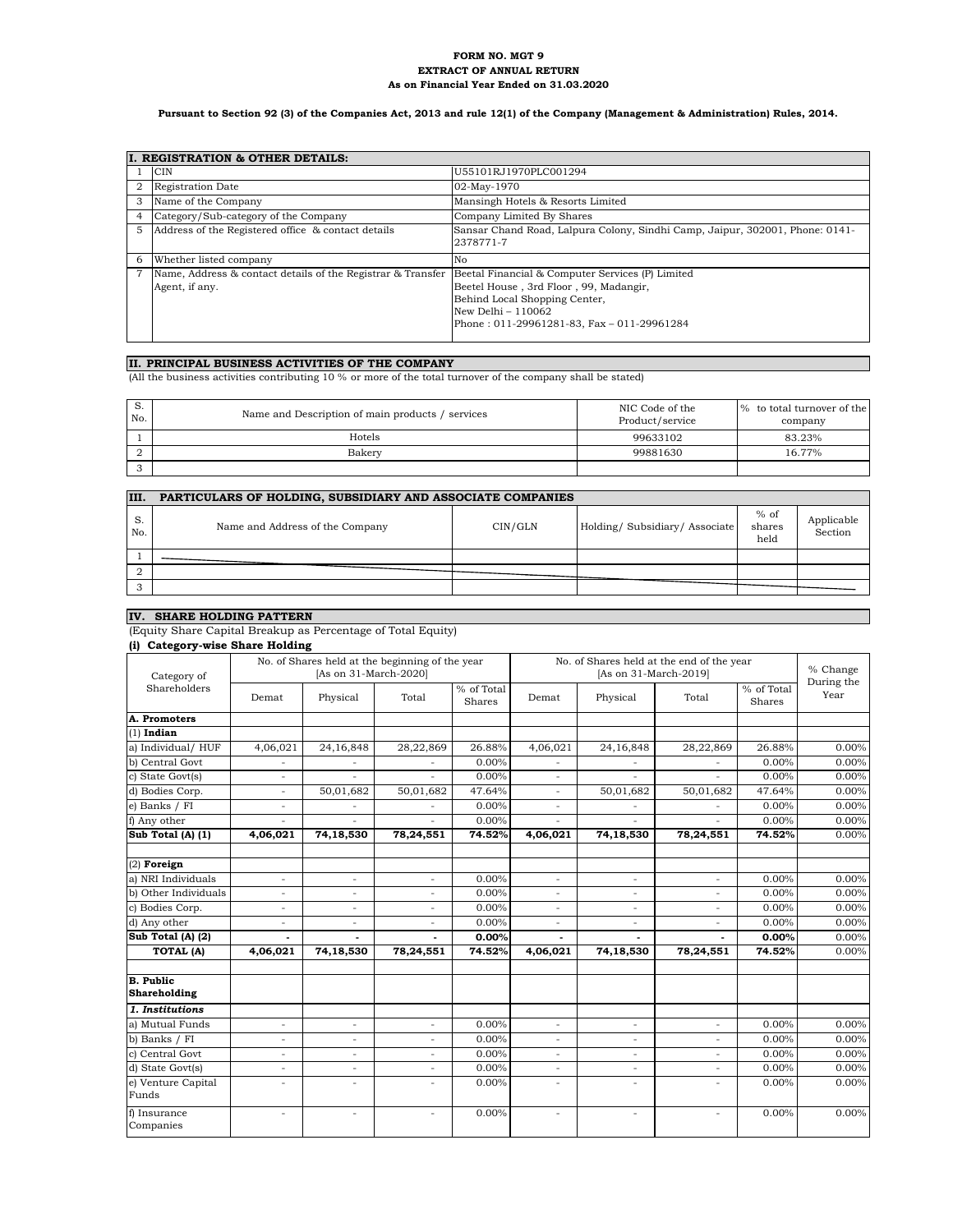| $g$ ) FIIs                                                                                   | $\overline{a}$ | $\overline{a}$ | $\sim$                   | 0.00%    | $\sim$                   | ÷                        | $\sim$         | $0.00\%$ | 0.00%    |
|----------------------------------------------------------------------------------------------|----------------|----------------|--------------------------|----------|--------------------------|--------------------------|----------------|----------|----------|
| h) Foreign Venture<br>Capital Funds                                                          |                | $\overline{a}$ | $\overline{a}$           | 0.00%    | $\overline{a}$           | $\overline{a}$           | $\overline{a}$ | $0.00\%$ | $0.00\%$ |
| i) Others (specify)                                                                          | $\sim$         | $\overline{a}$ | $\overline{\phantom{a}}$ | 0.00%    | $\sim$                   | $\sim$                   | $\sim$         | $0.00\%$ | 0.00%    |
| Sub-total $(B)(1)$ :                                                                         | $\sim$         | ٠              | $\blacksquare$           | 0.00%    | $\epsilon$               | $\blacksquare$           | $\blacksquare$ | 0.00%    | 0.00%    |
|                                                                                              |                |                |                          |          |                          |                          |                |          |          |
| 2. Non-Institutions                                                                          |                |                |                          |          |                          |                          |                |          |          |
| a) Bodies Corp.                                                                              |                |                |                          |          |                          |                          |                |          |          |
| i) Indian                                                                                    | 16,37,978      | 2,68,193       | 19,06,171                | 18.15%   | 16,37,978                | 2,68,193                 | 19,06,171      | 18.15%   | 0.00%    |
| ii) Overseas                                                                                 |                |                |                          | 0.00%    |                          |                          |                | $0.00\%$ | 0.00%    |
| b) Individuals                                                                               |                |                |                          |          |                          |                          |                |          |          |
| i) Individual<br>shareholders<br>holding nominal<br>share capital upto<br>Rs. 1 lakh         | 2,24,495       | 3,05,193       | 5,29,688                 | 5.04%    | 2,31,395                 | 2,98,293                 | 5,29,688       | 5.04%    | 0.00%    |
| ii) Individual<br>shareholders<br>holding nominal<br>share capital in<br>excess of Rs 1 lakh | 1,48,590       | 91,000         | 2,39,590                 | 2.28%    | 1,48,590                 | 91,000                   | 2,39,590       | 2.28%    | 0.00%    |
| c) Others (specify)                                                                          |                |                |                          |          |                          |                          |                |          |          |
| Non Resident<br>Indians                                                                      |                |                |                          | 0.00%    | $\sim$                   | ÷,                       | ÷,             | $0.00\%$ | 0.00%    |
| Overseas Corporate<br><b>Bodies</b>                                                          |                | ÷,             |                          | $0.00\%$ | ٠                        | ÷,                       |                | $0.00\%$ | 0.00%    |
| <b>Foreign Nationals</b>                                                                     | ÷.             | ÷              | $\sim$                   | 0.00%    | $\sim$                   | $\sim$                   | ÷              | 0.00%    | 0.00%    |
| <b>Clearing Members</b>                                                                      | ÷.             | $\blacksquare$ | $\overline{\phantom{a}}$ | 0.00%    | $\sim$                   | $\sim$                   | ÷              | 0.00%    | 0.00%    |
| Trusts                                                                                       | $\sim$         | ä,             | $\sim$                   | 0.00%    | ÷.                       | $\overline{\phantom{a}}$ | ÷,             | 0.00%    | 0.00%    |
| Foreign Bodies - DR                                                                          |                |                |                          | 0.00%    |                          |                          |                | 0.00%    | 0.00%    |
| Sub-total $(B)(2)$ :                                                                         | 20,11,063      | 6,64,386       | 26,75,449                | 25.48%   | 20,17,963                | 6,57,486                 | 26,75,449      | 25.48%   | 0.00%    |
| <b>Total Public (B)</b>                                                                      | 20,11,063      | 6,64,386       | 26,75,449                | 25.48%   | 20,17,963                | 6,57,486                 | 26,75,449      | 25.48%   | 0.00%    |
| C. Shares held by<br><b>Custodian for</b><br><b>GDRs &amp; ADRs</b>                          | ٠              | $\bar{a}$      | $\blacksquare$           | 0.00%    | $\overline{\phantom{a}}$ | $\overline{\phantom{a}}$ | $\blacksquare$ | 0.00%    | $0.00\%$ |
| <b>Grand Total</b>                                                                           | 24,17,084      | 80,82,916      | 1,05,00,000              | 100.00%  | 24,23,984                | 80,76,016                | 1,05,00,000    | 100.00%  | 0.00%    |

## **(ii) Shareholding of Promoter**

|                |                              | Shareholding at the Beginning of the |                                                  |                                                      | Shareholding at the End of the Year |                                        |                                                                                     |                                                          |
|----------------|------------------------------|--------------------------------------|--------------------------------------------------|------------------------------------------------------|-------------------------------------|----------------------------------------|-------------------------------------------------------------------------------------|----------------------------------------------------------|
|                |                              |                                      | Year                                             |                                                      |                                     |                                        |                                                                                     |                                                          |
| S.<br>No.      | <b>Shareholder's Name</b>    | <b>No. of Shares</b>                 | % of Total<br><b>Shares</b> of<br>the<br>company | % of Shares<br>Pledged/<br>to Total<br><b>Shares</b> | encumbered No. of Shares            | % of Total<br>Shares of the<br>Company | $%$ of<br><b>Shares</b><br>Pledged /<br>encumber<br>ed to<br>Total<br><b>Shares</b> | % Change in<br><b>Shareholding</b><br>during the<br>Year |
| $\mathbf{1}$   | Asha Metal Works (P) Ltd     | 25,85,100                            | 24.62%                                           | ÷.                                                   | 25,85,100                           | 24.62%                                 | ÷                                                                                   | 0.00%                                                    |
| $\overline{2}$ | Raj Company Pvt. Ltd.        | 24,16,582                            | 23.02%                                           |                                                      | 24,16,582                           | 23.02%                                 |                                                                                     | 0.00%                                                    |
| 3              | Mudit Aggarwal               | 11,41,021                            | 10.87%                                           |                                                      | 11,41,021                           | 10.87%                                 |                                                                                     | $0.00\%$                                                 |
| $\overline{4}$ | Mr.Ashiwni Kumar (Karta Huf) | 6,85,300                             | 6.53%                                            | ÷.                                                   | 6,85,300                            | 6.53%                                  | $\overline{a}$                                                                      | 0.00%                                                    |
| 5              | Uddhav Aggarwal              | 2,03,000                             | 1.93%                                            | ÷,                                                   | 2,03,000                            | 1.93%                                  | L.                                                                                  | 0.00%                                                    |
| 6              | Shibani Aggarwal             | 82,488                               | 0.79%                                            | ä,                                                   | 82,488                              | 0.79%                                  | $\sim$                                                                              | 0.00%                                                    |
| $\overline{7}$ | Mr. Bharat Kumar (Karta Huf) | 70,000                               | 0.67%                                            | ÷,                                                   | 70,000                              | 0.67%                                  | $\overline{a}$                                                                      | 0.00%                                                    |
| 8              | Smt. Richa Agarwal           | 46,900                               | 0.45%                                            | $\overline{\phantom{a}}$                             | 46,900                              | 0.45%                                  | ÷.                                                                                  | 0.00%                                                    |
| $\mathbf Q$    | Mr. Ashwini Kumar            | 42,700                               | 0.41%                                            | $\overline{\phantom{a}}$                             | 42,700                              | 0.41%                                  |                                                                                     | 0.00%                                                    |
| 10             | Ms. Megha Aggarwal           | 39,900                               | 0.38%                                            | ÷.                                                   | 39,900                              | 0.38%                                  | $\overline{a}$                                                                      | 0.00%                                                    |
| 11             | Ms. Siddhika Aggarwal        | 29,750                               | 0.28%                                            | ÷,                                                   | 29,750                              | 0.28%                                  | ÷.                                                                                  | 0.00%                                                    |
| 12             | Ms. Shweta Aggarwal          | 19,950                               | 0.19%                                            | ٠                                                    | 19,950                              | 0.19%                                  |                                                                                     | 0.00%                                                    |
| 13             | Sh. Bharat Kumar             | 12,250                               | 0.12%                                            | $\overline{\phantom{a}}$                             | 12,250                              | 0.12%                                  | ÷.                                                                                  | 0.00%                                                    |
| 14             | Smt. Bhawana Aggarwal        | 9,100                                | 0.09%                                            | ÷                                                    | 9,100                               | 0.09%                                  |                                                                                     | $0.00\%$                                                 |
| 15             | Mr. Ashok Kumar              | 4,27,910                             | 4.08%                                            |                                                      | 4,27,910                            | 4.08%                                  |                                                                                     | 0.00%                                                    |
| 16             | Mr. Ashok Kumar(Karta Huf)   | 6,300                                | 0.06%                                            |                                                      | 6,300                               | 0.06%                                  |                                                                                     | 0.00%                                                    |
| 17             | Smt. Neelam Aggarwal         | 1,750                                | 0.02%                                            | $\sim$                                               | 1,750                               | 0.02%                                  | ÷                                                                                   | 0.00%                                                    |
| 18             | Smt. Manju Jain              | 1,750                                | 0.02%                                            | ٠                                                    | 1,750                               | 0.02%                                  |                                                                                     | 0.00%                                                    |
| 19             | Smt. Radha Rani Gupta        | 1,750                                | 0.02%                                            | $\overline{\phantom{a}}$                             | 1,750                               | 0.02%                                  | $\sim$                                                                              | 0.00%                                                    |
| 20             | Smt. Shyama Aggarwal         | 1,050                                | 0.01%                                            | ٠                                                    | 1,050                               | 0.01%                                  |                                                                                     | $0.00\%$                                                 |
|                | <b>Total</b>                 | 78,24,551                            | 74.52%                                           | ٠                                                    | 78,24,551                           | 74.52%                                 |                                                                                     | 0.00%                                                    |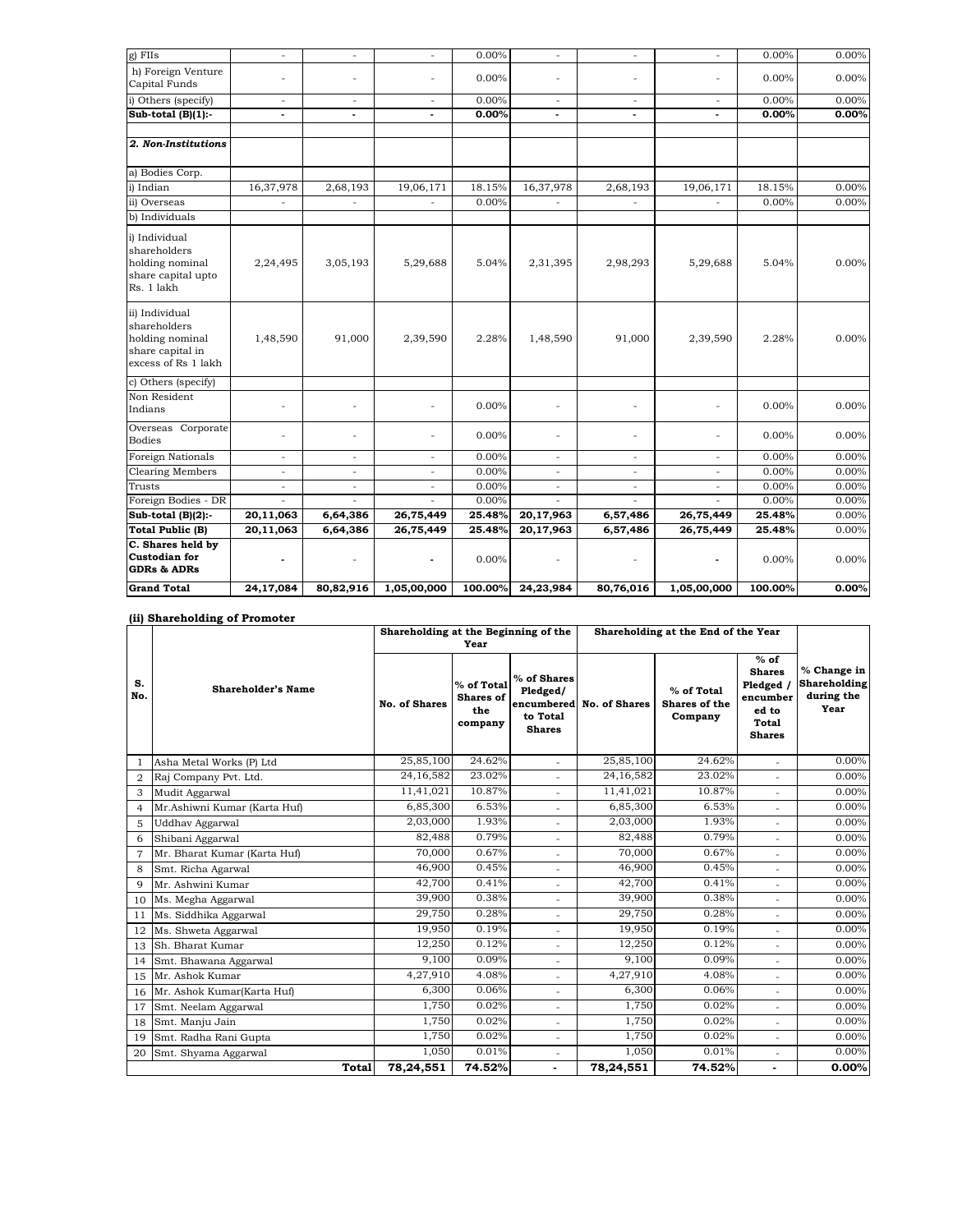| s.             | Particulars                                            |      |               | --- <i>-</i> -----<br>Shareholding at the Beginning of the<br>Year |                      | Cumulative Shareholding during the<br>Year |                      |
|----------------|--------------------------------------------------------|------|---------------|--------------------------------------------------------------------|----------------------|--------------------------------------------|----------------------|
| No.            |                                                        | Date | <b>Reason</b> | No. of shares                                                      | % of total<br>shares | No. of shares                              | % of total<br>shares |
| $\mathbf{1}$   | Asha Metal Works (P) Ltd                               |      |               |                                                                    |                      |                                            |                      |
|                | At the Beginning of the Year                           |      |               | 25,85,100                                                          | 24.62%               | 25,85,100                                  | 24.62%               |
|                | Changes during the Year                                |      |               |                                                                    | 0.00%                | 25,85,100                                  | 24.62%               |
|                | At the End of the Year                                 |      |               | 25,85,100                                                          | 24.62%               | 25,85,100                                  | 24.62%               |
| $\overline{2}$ | Raj Company Pvt. Ltd.                                  |      |               |                                                                    |                      |                                            |                      |
|                | At the Beginning of the Year                           |      |               | 24, 16, 582                                                        | 23.02%               | 24,16,582                                  | 23.02%               |
|                | Changes during the Year                                |      |               |                                                                    | 0.00%                | 24,16,582                                  | 23.02%               |
|                | At the End of the Year                                 |      |               | 24, 16, 582                                                        | 23.02%               | 24,16,582                                  | 23.02%               |
| 3              | Mudit Aggarwal                                         |      |               |                                                                    |                      |                                            |                      |
|                | At the Beginning of the Year                           |      |               | 11,41,021                                                          | 10.87%               | 11,41,021                                  | 10.87%               |
|                | Changes during the Year                                |      |               |                                                                    | 0.00%                | 11,41,021                                  | 10.87%               |
|                | At the End of the Year<br>Mr.Ashiwni Kumar (Karta Huf) |      |               | 11,41,021                                                          | 10.87%               | 11,41,021                                  | 10.87%               |
| $\overline{4}$ | At the Beginning of the Year                           |      |               | 6,85,300                                                           | 6.53%                | 6,85,300                                   | 6.53%                |
|                | Changes during the Year                                |      |               |                                                                    | 0.00%                | 6,85,300                                   | 6.53%                |
|                | At the End of the Year                                 |      |               | 6,85,300                                                           | 6.53%                | 6,85,300                                   | 6.53%                |
| 5              | Uddhav Aggarwal                                        |      |               |                                                                    |                      |                                            |                      |
|                | At the Beginning of the Year                           |      |               | 2,03,000                                                           | 1.93%                | 2,03,000                                   | 1.93%                |
|                | Changes during the Year                                |      |               |                                                                    | 0.00%                | 2,03,000                                   | 1.93%                |
|                | At the End of the Year                                 |      |               | 2,03,000                                                           | 1.93%                | 2,03,000                                   | 1.93%                |
| 6              | Shibani Aggarwal                                       |      |               |                                                                    |                      |                                            |                      |
|                | At the Beginning of the Year                           |      |               | 82,488                                                             | 0.79%                | 82,488                                     | 0.79%                |
|                | Changes during the Year                                |      |               | ÷,                                                                 | 0.00%                | 82,488                                     | 0.79%                |
|                | At the End of the Year                                 |      |               | 82,488                                                             | 0.79%                | 82,488                                     | 0.79%                |
| $\overline{7}$ | Mr. Bharat Kumar (Karta Huf)                           |      |               |                                                                    |                      |                                            |                      |
|                | At the Beginning of the Year                           |      |               | 70,000                                                             | 0.67%                | 70,000                                     | 0.67%                |
|                | Changes during the Year                                |      |               |                                                                    | 0.00%                | 70,000                                     | 0.67%                |
|                | At the End of the Year                                 |      |               | 70,000                                                             | 0.67%                | 70,000                                     | 0.67%                |
| 8              | Smt. Richa Agarwal                                     |      |               |                                                                    |                      |                                            |                      |
|                | At the Beginning of the Year                           |      |               | 46,900                                                             | 0.45%                | 46,900                                     | 0.45%                |
|                | Changes during the Year                                |      |               |                                                                    | 0.00%                | 46,900                                     | 0.45%                |
|                | At the End of the Year                                 |      |               | 46,900                                                             | 0.45%                | 46,900                                     | 0.45%                |
| 9              | Mr. Ashwini Kumar                                      |      |               |                                                                    |                      |                                            |                      |
|                | At the Beginning of the Year                           |      |               | 42,700                                                             | 0.41%                | 42,700                                     | 0.41%                |
|                | Changes during the Year                                |      |               |                                                                    | 0.00%                | 42,700                                     | 0.41%                |
|                | At the End of the Year                                 |      |               | 42,700                                                             | 0.41%                | 42,700                                     | 0.41%                |
| 10             | Ms. Megha Aggarwal                                     |      |               |                                                                    |                      |                                            |                      |
|                | At the Beginning of the Year                           |      |               | 39,900                                                             | 0.38%<br>0.00%       | 39,900<br>39,900                           | 0.38%                |
|                | Changes during the Year                                |      |               |                                                                    |                      |                                            | 0.38%                |
|                | At the End of the Year<br>Ms. Siddhika Aggarwal        |      |               | 39,900                                                             | 0.38%                | 39,900                                     | 0.38%                |
| 11             | At the Beginning of the Year                           |      |               | 29,750                                                             | 0.28%                | 29,750                                     | 0.28%                |
|                | Changes during the Year                                |      |               | $\overline{\phantom{a}}$                                           | 0.00%                | 29,750                                     | 0.28%                |
|                | At the End of the Year                                 |      |               | 29,750                                                             | 0.28%                | 29,750                                     | 0.28%                |
| 12             | Ms. Shweta Aggarwal                                    |      |               |                                                                    |                      |                                            |                      |
|                | At the Beginning of the Year                           |      |               | 19,950                                                             | 0.19%                | 19,950                                     | 0.19%                |
|                | Changes during the Year                                |      |               |                                                                    | 0.00%                | 19,950                                     | 0.19%                |
|                | At the End of the Year                                 |      |               | 19,950                                                             | 0.19%                | 19,950                                     | 0.19%                |
| 13             | Sh. Bharat Kumar                                       |      |               |                                                                    |                      |                                            |                      |
|                | At the Beginning of the Year                           |      |               | 12,250                                                             | 0.12%                | 12,250                                     | 0.12%                |
|                | Changes during the Year                                |      |               |                                                                    | 0.00%                | 12,250                                     | 0.12%                |
|                | At the End of the Year                                 |      |               | 12,250                                                             | 0.12%                | 12,250                                     | 0.12%                |
| 14             | Smt. Bhawana Aggarwal                                  |      |               |                                                                    |                      |                                            |                      |
|                | At the Beginning of the Year                           |      |               | 9,100                                                              | 0.09%                | 9,100                                      | 0.09%                |
|                | Changes during the Year                                |      |               |                                                                    | 0.00%                | 9,100                                      | 0.09%                |
|                | At the End of the Year                                 |      |               | 9,100                                                              | 0.09%                | 9,100                                      | 0.09%                |
| 15             | Mr. Ashok Kumar                                        |      |               |                                                                    |                      |                                            |                      |
|                | At the Beginning of the Year                           |      |               | 4,27,910                                                           | 4.08%                | 4,27,910                                   | 4.08%                |
|                | Changes during the Year                                |      |               |                                                                    | 0.00%                | 4,27,910                                   | 4.08%                |
|                | At the End of the Year                                 |      |               | 4,27,910                                                           | 4.08%                | 4,27,910                                   | 4.08%                |

## **(iii) Change in Promoters' Shareholding (please specify, if there is no change)**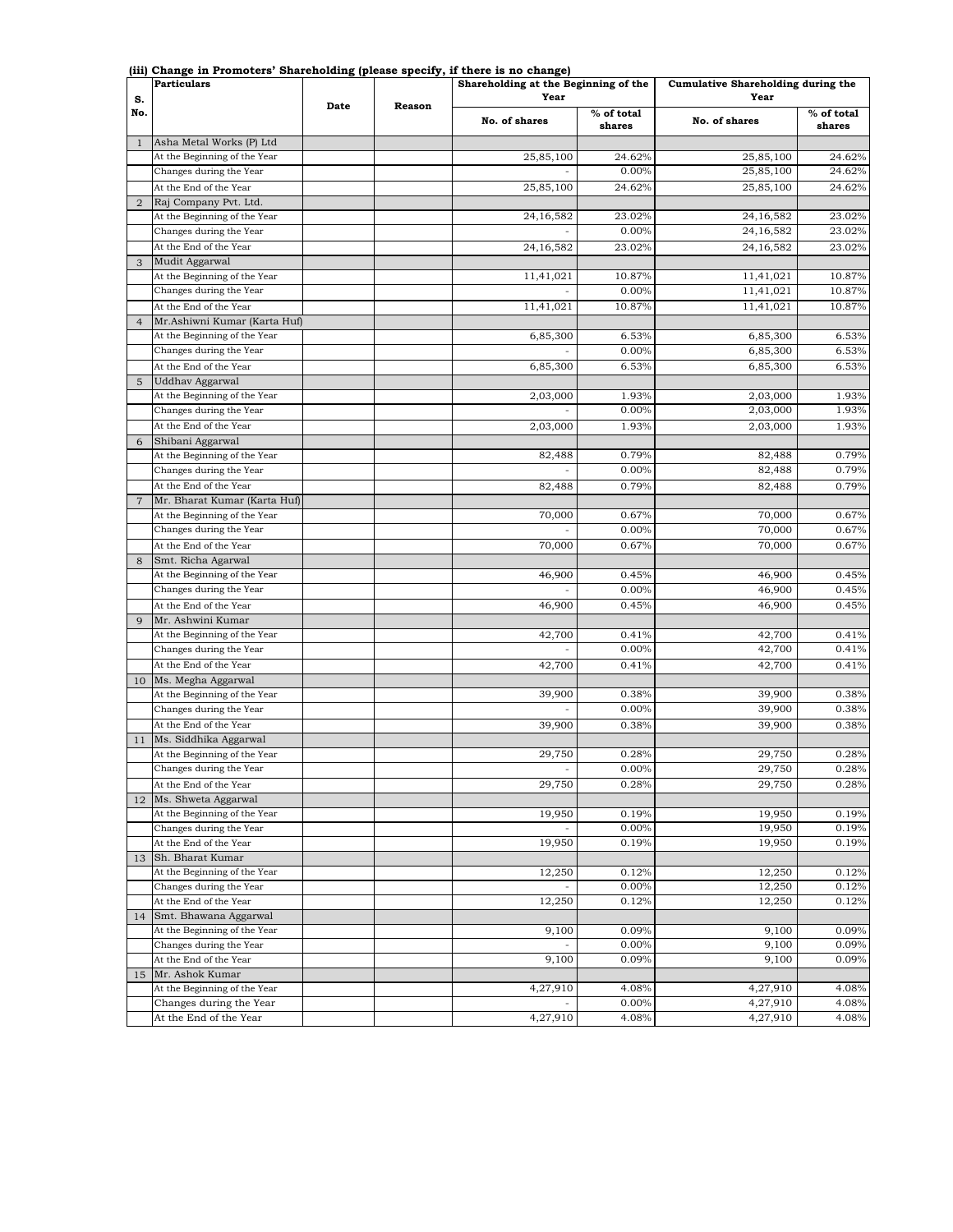|    | 16 Mr. Ashok Kumar (Karta Huf) |       |          |       |       |
|----|--------------------------------|-------|----------|-------|-------|
|    | At the Beginning of the Year   | 6,300 | 0.06%    | 6,300 | 0.06% |
|    | Changes during the Year        | ۰     | $0.00\%$ | 6,300 | 0.06% |
|    | At the End of the Year         | 6,300 | 0.06%    | 6,300 | 0.06% |
| 17 | Smt. Neelam Aggarwal           |       |          |       |       |
|    | At the Beginning of the Year   | 1,750 | 0.02%    | 1,750 | 0.02% |
|    | Changes during the Year        | ۰     | $0.00\%$ | 1,750 | 0.02% |
|    | At the End of the Year         | 1,750 | 0.02%    | 1,750 | 0.02% |
| 18 | Smt. Manju Jain                |       |          |       |       |
|    | At the Beginning of the Year   | 1,750 | 0.02%    | 1,750 | 0.02% |
|    | Changes during the Year        | ۰     | $0.00\%$ | 1,750 | 0.02% |
|    | At the End of the Year         | 1,750 | 0.02%    | 1,750 | 0.02% |
| 19 | Smt. Radha Rani Gupta          |       |          |       |       |
|    | At the Beginning of the Year   | 1,750 | 0.02%    | 1,750 | 0.02% |
|    | Changes during the Year        | ٠     | $0.00\%$ | 1,750 | 0.02% |
|    | At the End of the Year         | 1,750 | 0.02%    | 1,750 | 0.02% |
| 20 | Smt. Shyama Aggarwal           |       |          |       |       |
|    | At the Beginning of the Year   | 1,050 | 0.01%    | 1,050 | 0.01% |
|    | Changes during the Year        | ۰     | $0.00\%$ | 1,050 | 0.01% |

## **(iv) Shareholding Pattern of Top Ten Shareholders**

(Other than Directors, Promoters and Holders of GDRs and ADRs):

| S.             | For each of the Top 10          | Shareholding at the Beginning of the<br>Year<br>Date<br>Reason |  |               | Cumulative Shareholding during the<br>Year |               |                             |
|----------------|---------------------------------|----------------------------------------------------------------|--|---------------|--------------------------------------------|---------------|-----------------------------|
| No.            | shareholders                    |                                                                |  | No. of shares | % of Total<br><b>Shares</b>                | No. of shares | % of Total<br><b>Shares</b> |
| $\mathbf{1}$   | M/s Disco Holdings Pvt. Ltd.    |                                                                |  |               |                                            |               |                             |
|                | At the Beginning of the Year    |                                                                |  | 18,77,351     | 17.88%                                     | 18,77,351     | 17.88%                      |
|                | Changes during the Year         |                                                                |  |               | 0.00%                                      | 18,77,351     | 17.88%                      |
|                | At the End of the Year          |                                                                |  | 18,77,351     | 17.88%                                     | 18,77,351     | 17.88%                      |
| $\overline{2}$ | Mr. Jayendra Ravji Bhai Patel   |                                                                |  |               |                                            |               |                             |
|                | At the Beginning of the Year    |                                                                |  | 42,000        | 0.40%                                      | 42,000        | 0.40%                       |
|                | Changes during the Year         |                                                                |  |               | 0.00%                                      | 42,000        | 0.40%                       |
|                | At the End of the Year          |                                                                |  | 42,000        | 0.40%                                      | 42,000        | 0.40%                       |
|                |                                 |                                                                |  |               |                                            |               |                             |
| 3              | Shri Viraj Sanjeev Parekh       |                                                                |  |               |                                            |               |                             |
|                | At the Beginning of the Year    |                                                                |  | 28,950        | 0.28%                                      | 28,950        | 0.28%                       |
|                | Changes during the Year         |                                                                |  |               | 0.00%                                      | 28,950        | 0.28%                       |
|                | At the End of the Year          |                                                                |  | 28,950        | 0.28%                                      | 28,950        | 0.28%                       |
|                |                                 |                                                                |  |               |                                            |               |                             |
| $\overline{4}$ | Ms. Smriti Rajgarhia            |                                                                |  |               |                                            |               |                             |
|                | At the Beginning of the Year    |                                                                |  | 28,000        | 0.27%                                      | 28,000        | 0.27%                       |
|                | Changes during the Year         |                                                                |  |               | 0.00%                                      | 28,000        | 0.27%                       |
|                | At the End of the Year          |                                                                |  | 28,000        | 0.27%                                      | 28,000        | 0.27%                       |
|                |                                 |                                                                |  |               |                                            |               |                             |
| $\overline{5}$ | Mr. Rohan Rajgarhia             |                                                                |  |               |                                            |               |                             |
|                | At the Beginning of the Year    |                                                                |  | 28,000        | 0.27%                                      | 28,000        | 0.27%                       |
|                | Changes during the Year         |                                                                |  |               | 0.00%                                      | 28,000        | 0.27%                       |
|                | At the End of the Year          |                                                                |  | 28,000        | 0.27%                                      | 28,000        | 0.27%                       |
|                |                                 |                                                                |  |               |                                            |               |                             |
| 6              | Mr. Ramnik Lal Ravji Bhai Patel |                                                                |  |               |                                            |               |                             |
|                | At the Beginning of the Year    |                                                                |  | 21,000        | 0.20%                                      | 21,000        | 0.20%                       |
|                | Changes during the Year         |                                                                |  |               | 0.00%                                      | 21,000        | 0.20%                       |
|                | At the End of the Year          |                                                                |  | 21,000        | 0.20%                                      | 21,000        | 0.20%                       |
|                |                                 |                                                                |  |               |                                            |               |                             |
| $\overline{7}$ | Plutus Capital Management LLP   |                                                                |  |               |                                            |               |                             |
|                | At the Beginning of the Year    |                                                                |  | 17,100        | 0.16%                                      | 17,100        | 0.16%                       |
|                | Changes during the Year         |                                                                |  |               | 0.00%                                      | 17,100        | 0.16%                       |
|                | At the End of the Year          |                                                                |  | 17,100        | 0.16%                                      | 17,100        | 0.16%                       |
|                |                                 |                                                                |  |               |                                            |               |                             |
| 8              | Deepak Arora                    |                                                                |  |               |                                            |               |                             |
|                | At the Beginning of the Year    |                                                                |  | 16,800        | 0.16%                                      | 16,800        | 0.16%                       |
|                | Changes during the Year         |                                                                |  |               | 0.00%                                      | 16,800        | 0.16%                       |
|                | At the End of the Year          |                                                                |  | 16,800        | 0.16%                                      | 16,800        | 0.16%                       |
|                |                                 |                                                                |  |               |                                            |               |                             |
| 9              | Ashok Chandra Agarwala          |                                                                |  |               |                                            |               |                             |
|                | At the Beginning of the Year    |                                                                |  | 16,800        | 0.16%                                      | 16,800        | 0.16%                       |
|                | Changes during the Year         |                                                                |  |               | 0.00%                                      | 16,800        | 0.16%                       |
|                | At the End of the Year          |                                                                |  | 16,800        | 0.16%                                      | 16,800        | 0.16%                       |
| 10             | Ajay Kumar                      |                                                                |  |               |                                            |               |                             |
|                | At the Beginning of the Year    |                                                                |  | 16,090        | 0.15%                                      | 16,090        | 0.15%                       |
|                | Changes during the Year         |                                                                |  |               | 0.00%                                      | 16,090        | 0.15%                       |
|                | At the End of the Year          |                                                                |  | 16,090        | 0.15%                                      | 16,090        | 0.15%                       |
|                |                                 |                                                                |  |               |                                            |               |                             |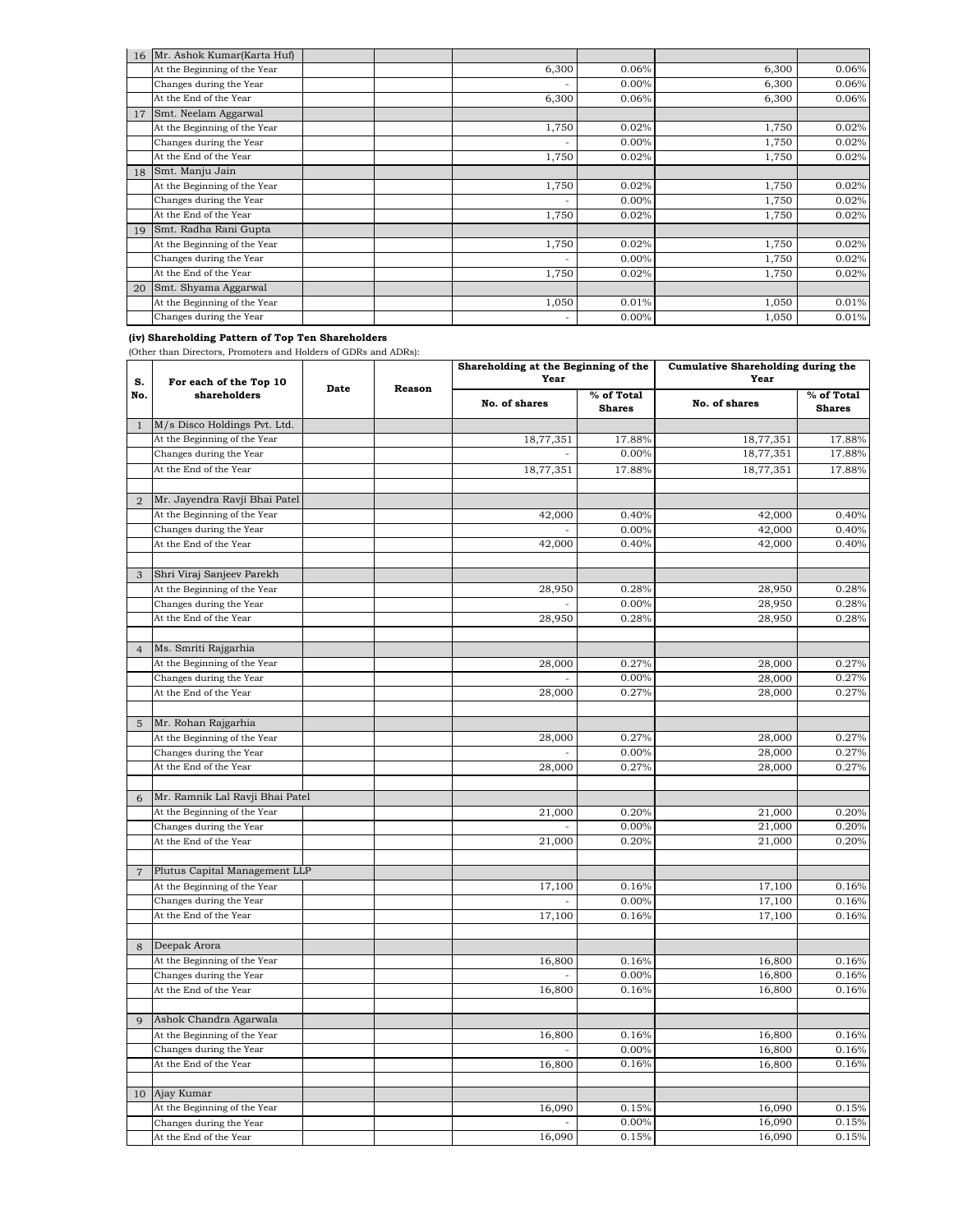## **(v) Shareholding of Directors and Key Managerial Personnel:**

| . . <i>.</i><br>SN | Shareholding of each<br>Directors and each Key | Date | Reason | year          | Shareholding at the beginning of the |               | Cumulative Shareholding during the |
|--------------------|------------------------------------------------|------|--------|---------------|--------------------------------------|---------------|------------------------------------|
|                    | <b>Managerial Personnel</b>                    |      |        | No. of shares | % of total<br>shares                 | No. of shares | % of total<br>shares               |
|                    | Mr. Ashok Kumar                                |      |        |               |                                      |               |                                    |
|                    | At the Beginning of the Year                   |      |        | 4,27,910      | 4.08%                                | 4,27,910      | 4.08%                              |
|                    | Changes during the Year                        |      |        |               | $0.00\%$                             | 4,27,910      | 4.08%                              |
|                    | At the End of the Year                         |      |        | 4,27,910      | 4.08%                                | 4,27,910      | 4.08%                              |
|                    |                                                |      |        |               |                                      |               |                                    |
| $\overline{2}$     | Mr. Ashwini Aggarwal                           |      |        |               |                                      |               |                                    |
|                    | At the Beginning of the Year                   |      |        | 42,700        | 0.41%                                | 42,700        | 0.41%                              |
|                    | Changes during the Year                        |      |        |               | $0.00\%$                             | 42,700        | 0.41%                              |
|                    | At the End of the Year                         |      |        | 42,700        | 0.41%                                | 42,700        | 0.41%                              |
|                    |                                                |      |        |               |                                      |               |                                    |
| 3                  | Mr. Bharat Kumar Aggarwal                      |      |        |               |                                      |               |                                    |
|                    | At the Beginning of the Year                   |      |        | 12,250        | 0.12%                                | 12,250        | 0.12%                              |
|                    | Changes during the Year                        |      |        |               | $0.00\%$                             | 12,250        | 0.12%                              |
|                    | At the End of the Year                         |      |        | 12,250        | 0.12%                                | 12,250        | 0.12%                              |
|                    |                                                |      |        |               |                                      |               |                                    |
| $\overline{4}$     | Mr. Ashok Kumar Aggarwal                       |      |        |               |                                      |               |                                    |
|                    | At the Beginning of the Year                   |      |        | 3,500         | 0.03%                                | 3,500         | 0.03%                              |
|                    | Changes during the Year                        |      |        |               | $0.00\%$                             | 3,500         | 0.03%                              |
|                    | At the End of the Year                         |      |        | 3,500         | 0.03%                                | 3.500         | 0.03%                              |

# **V. INDEBTEDNESS**

Indebtedness of the Company including interest outstanding/accrued but not due for payment. :- As per annexure enclosed)

## **VI. REMUNERATION OF DIRECTORS AND KEY MANAGERIAL PERSONNEL**

|     | A. Remuneration to Managing Director, Whole-time Directors and/or Manager:             |                          |                              |                          |              |
|-----|----------------------------------------------------------------------------------------|--------------------------|------------------------------|--------------------------|--------------|
| S.  | Particulars of Remuneration                                                            |                          | Name of MD/WTD/ Manager      |                          | Total Amount |
| No. |                                                                                        |                          |                              |                          |              |
|     | Name                                                                                   | Ashwini Aggarwal         | <b>Bharat Kumar Aggarwal</b> | A. K. Aggarwal           | (Rs/Lac)     |
|     | Designation                                                                            | Managing Director        | Managing Director            | Whole Time Director      |              |
|     | Gross salary                                                                           |                          |                              |                          |              |
|     | (a) Salary as per provisions contained in<br>section 17(1) of the Income-tax Act, 1961 | 45.40                    | 41.94                        | 27.18                    | 114.51       |
|     | (b) Value of perquisites $u/s$ 17(2) Income-<br>tax Act, 1961                          | $\overline{\phantom{a}}$ | $\overline{\phantom{a}}$     | $\overline{\phantom{a}}$ |              |
|     | (c) Profits in lieu of salary under section<br>17(3) Income-tax Act, 1961              | $\overline{\phantom{a}}$ | $\overline{\phantom{a}}$     | ۰                        |              |
| 2   | Stock Option                                                                           | $\sim$                   | $\sim$                       | ٠                        |              |
| 3   | Sweat Equity                                                                           | $\overline{\phantom{a}}$ | $\overline{\phantom{a}}$     | ٠                        |              |
|     | Commission                                                                             |                          |                              |                          |              |
| 4   | as % of profit                                                                         | $\overline{\phantom{a}}$ | $\overline{\phantom{a}}$     | $\overline{\phantom{a}}$ |              |
|     | others, specify                                                                        | $\overline{\phantom{a}}$ | $\overline{\phantom{a}}$     | -                        |              |
| 5   | Others, please specify                                                                 | ٠                        | ٠                            | ٠                        |              |
|     | Total (A)                                                                              | 45.40                    | 41.94                        | 27.18                    | 114.51       |
|     | Ceiling as per the Act                                                                 |                          |                              |                          |              |

#### B. Remuneration to other Directors

| S.<br>No.      | Particulars of Remuneration                | Total Amount<br>Name of Directors |                          |   |          |  |
|----------------|--------------------------------------------|-----------------------------------|--------------------------|---|----------|--|
|                |                                            |                                   |                          |   | (Rs/Lac) |  |
| $\mathbf{1}$   | <b>Independent Directors</b>               |                                   |                          |   |          |  |
|                | Fee for attending board committee meetings |                                   |                          |   |          |  |
|                | Commission                                 |                                   |                          |   |          |  |
|                | Others, please specify                     |                                   |                          |   |          |  |
|                | Total (1)                                  | $\overline{\phantom{a}}$          | ٠                        | ۰ |          |  |
| $\overline{2}$ | Other Non-Executive Directors              |                                   |                          |   |          |  |
|                | Fee for attending board committee meetings |                                   |                          |   |          |  |
|                | Commission                                 |                                   |                          |   |          |  |
|                | Others, please specify                     |                                   |                          |   |          |  |
|                | Total $(2)$                                | $\overline{\phantom{a}}$          | ٠                        | ٠ |          |  |
|                | Total $(B)=(1+2)$                          | $\overline{\phantom{a}}$          | $\overline{\phantom{a}}$ | - | ۰        |  |
|                | Total Managerial Remuneration              |                                   |                          |   | 114.51   |  |
|                | Overall Ceiling as per the Act             |                                   |                          |   |          |  |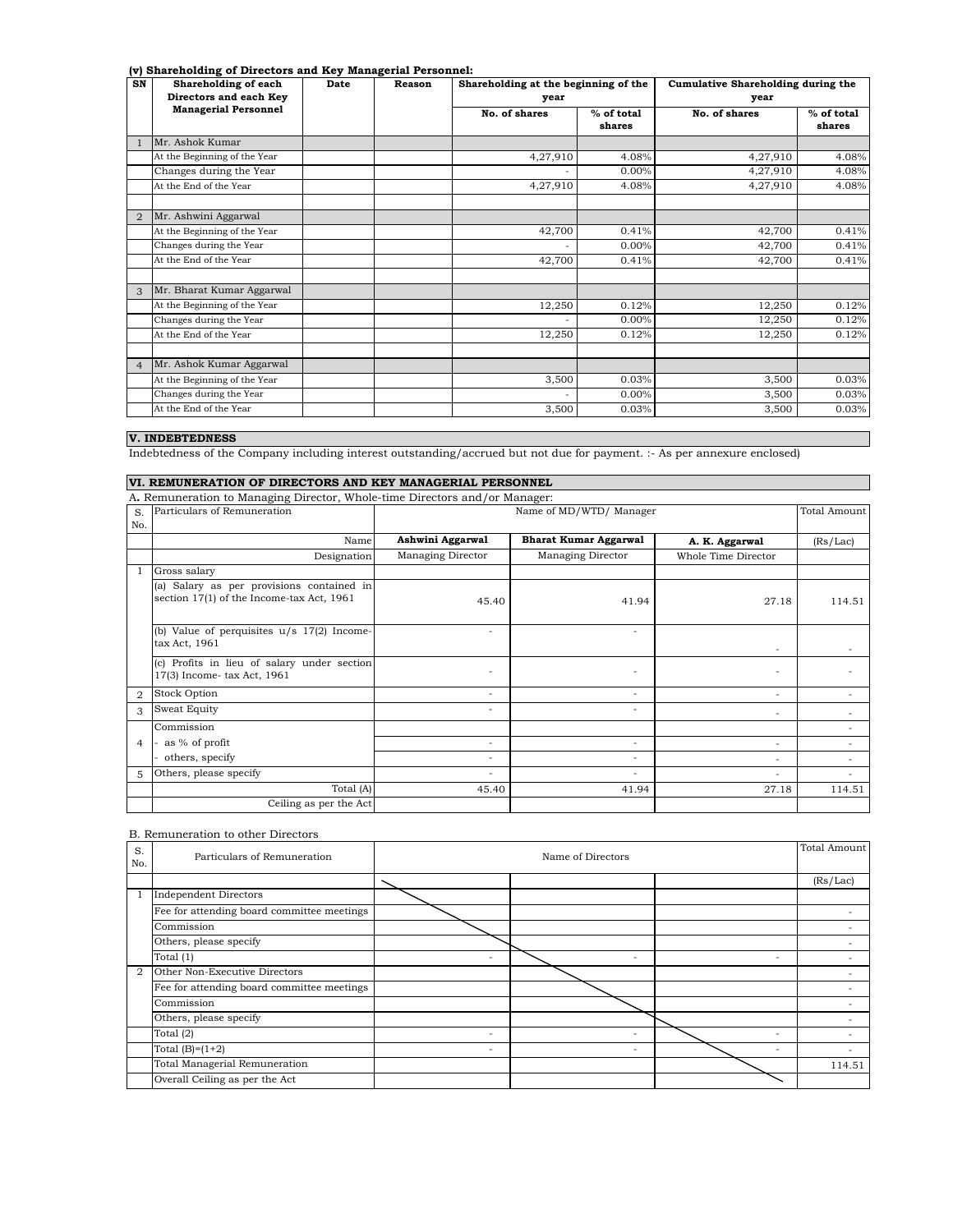C. Remuneration to Key Managerial Personnel other than MD/Manager/WTD

| SN.            | <u>.</u><br>Particulars of Remuneration                                                | - -<br>Name of Key Managerial Personnel | Total Amount           |                          |                              |  |  |
|----------------|----------------------------------------------------------------------------------------|-----------------------------------------|------------------------|--------------------------|------------------------------|--|--|
|                | Name                                                                                   | H. H. Rupani                            | Seema                  |                          | (Rs/Lac)                     |  |  |
|                | Designation                                                                            | <b>CFO</b>                              | $\mathbf{c}\mathbf{s}$ |                          |                              |  |  |
|                | Gross salary                                                                           |                                         |                        |                          |                              |  |  |
|                | (a) Salary as per provisions contained in<br>section 17(1) of the Income-tax Act, 1961 | 12.51                                   | 0.47                   | $\overline{\phantom{a}}$ | 12.98                        |  |  |
|                | (b) Value of perquisites $u/s$ 17(2) Income-<br>tax Act, 1961                          | ٠                                       | ٠                      | $\overline{\phantom{a}}$ |                              |  |  |
|                | (c) Profits in lieu of salary under section<br>17(3) Income-tax Act, 1961              | $\qquad \qquad \blacksquare$            |                        |                          | ٠                            |  |  |
| $\overline{2}$ | <b>Stock Option</b>                                                                    | $\overline{\phantom{a}}$                |                        |                          |                              |  |  |
| 3              | <b>Sweat Equity</b>                                                                    | ٠                                       |                        |                          | ٠                            |  |  |
|                | Commission                                                                             |                                         |                        |                          |                              |  |  |
| $\overline{4}$ | as % of profit                                                                         | $\overline{\phantom{a}}$                |                        |                          | $\qquad \qquad \blacksquare$ |  |  |
|                | others, specify                                                                        | ٠                                       |                        |                          | ٠                            |  |  |
| 5              | Others, please specify                                                                 | ٠                                       |                        |                          |                              |  |  |
|                | Total                                                                                  | 12.51                                   | 0.47                   | ۰                        | 12.98                        |  |  |
|                |                                                                                        |                                         |                        |                          |                              |  |  |

| VII. PENALTIES / PUNISHMENT/ COMPOUNDING OF OFFENCES: |                                       |                          |                                                                           |                                       |                                       |  |
|-------------------------------------------------------|---------------------------------------|--------------------------|---------------------------------------------------------------------------|---------------------------------------|---------------------------------------|--|
| Type                                                  | Section of<br>the<br>Companies<br>Act | <b>Brief Description</b> | Details of Penalty /<br>Punishment/<br><b>Compounding fees</b><br>imposed | Authority [RD / NCLT/<br><b>COURT</b> | Appeal made, if any<br>(give Details) |  |
| <b>A. COMPANY</b>                                     |                                       |                          |                                                                           |                                       |                                       |  |
| Penalty                                               |                                       |                          |                                                                           |                                       |                                       |  |
| Punishment                                            |                                       |                          |                                                                           |                                       |                                       |  |
| Compounding                                           |                                       |                          |                                                                           |                                       |                                       |  |
| <b>B. DIRECTORS</b>                                   |                                       |                          |                                                                           |                                       |                                       |  |
| Penalty                                               |                                       |                          |                                                                           |                                       |                                       |  |
| Punishment                                            |                                       |                          |                                                                           |                                       |                                       |  |
| Compounding                                           |                                       |                          |                                                                           |                                       |                                       |  |
| C. OTHER OFFICERS IN DEFAULT                          |                                       |                          |                                                                           |                                       |                                       |  |
| Penalty                                               |                                       |                          |                                                                           |                                       |                                       |  |
| Punishment                                            |                                       |                          |                                                                           |                                       |                                       |  |
| Compounding                                           |                                       |                          |                                                                           |                                       |                                       |  |